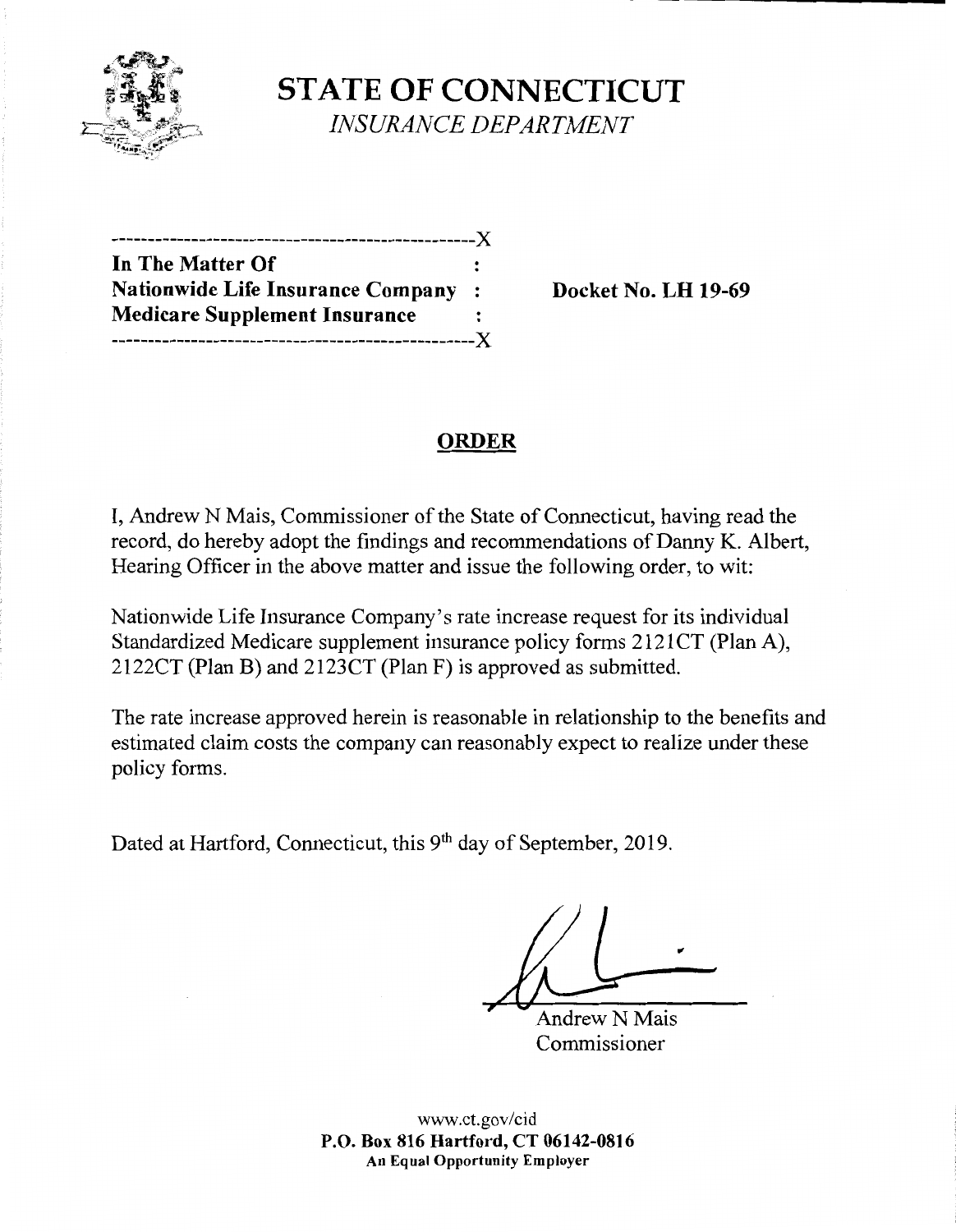

**STATE OF CONNECTICUT**  *INSURANCE DEPARTMENT* 

------------------------------------------------------)( **In The Matter Of**  Nationwide Life Insurance Company : Docket No. LH 19-69 **Medicare Supplement Insurance**  ------------------------------------------------------)(

#### **PROPOSED FINAL DECISION**

#### I. **INTRODUCTION**

The Insurance Commissioner of the State of Connecticut is empowered to review rates charged for individual and group Medicare supplement policies sold to any resident of this State who is eligible for Medicare. The source for this regulatory authority is contained in Chapter 700c and Section 38a-495a of the Connecticut General Statutes.

After due notice, a hearing was held at the Insurance Department in Hartford on Thursday, August 29, 2019, to consider whether or not the rate increase requested by Nationwide Life Insurance Company on its individual Standardized Medicare supplement insurance business should be approved.

No members from the general public attended the hearing.

No company representatives from Nationwide Life Insurance Company attended the hearing.

The hearing was conducted in accordance with the requirements of Section 38a-474, Connecticut General Statutes, the Uniform Administrative Procedures Act, Chapter 54 of Section 38a-8-l et seq. of the Regulations of Connecticut State Agencies.

A Medicare supplement policy is a private health insurance policy sold on an individual or group basis, which provides benefits that are additional to the benefits provided by Medicare. For many years Medicare supplement policies have been highly regulated under both state and federal law to protect the interests of persons eligible for Medicare who depend on these policies to provide additional coverage for the costs of health care.

Effective December I, 2005, Connecticut amended its program of standardized Medicare supplement policies in accordance with Section 38a-496a of the Connecticut General Statutes, and Sections 38a-495al through 38a-495a-21 of the Regulations of Connecticut Agencies. This program, which conforms to federal requirements, provides a "core" package of benefits known as Plan A. Insurers may also offer any one or more of eleven other plans (Plans B through N).

Effective January I, 2006, in accordance with Section 38a-495c of the Connecticut General Statutes (as amended by Public Act 05-20) premiums for all Medicare supplement policies in the state must use community rating. Rates for Plans A through N must be computed without regard to age, gender,

> www.ct.gov/cid **P.O. Box 816 Hartford, CT 06142-0816 An Equal Opportunity Employer**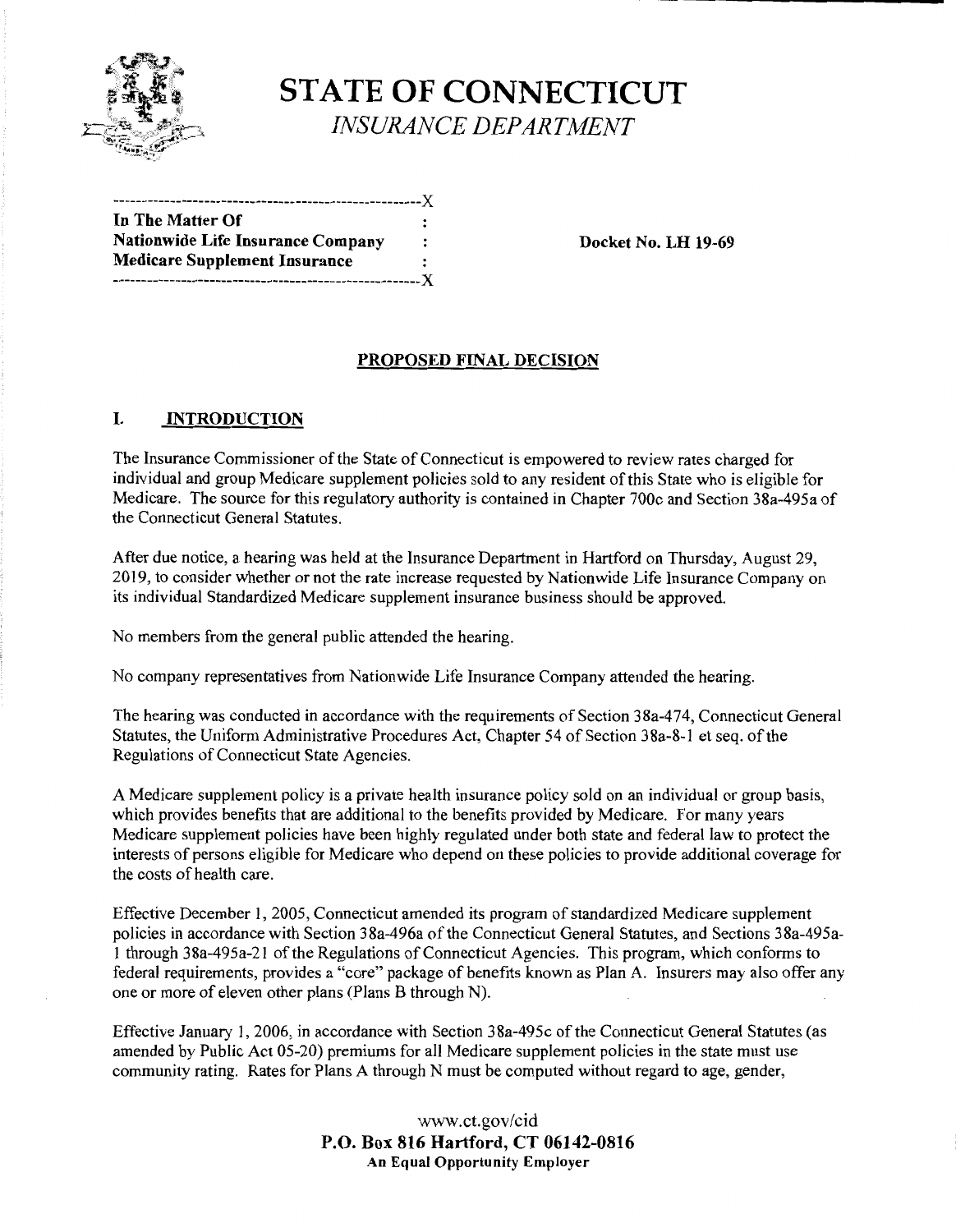previous claims history or the medical condition of any person covered by a Medicare supplement policy or certificate.

The statute provides that coverage under Plans A through N may not be denied on the basis of age, gender, previous claims history or the medical condition of any covered person. Insurers may exclude benefits for losses incurred within six months from the effective date of coverage based on a pre-existing condition.

Effective October I, 1998, carriers that offer Plan B or Plan C must make these plans as well as Plan A, available to all persons eligible for Medicare by reason of disability.

Insurers must also make the necessary arrangements to receive notice of all claims paid by Medicare for their insureds so that supplement benefits can be computed and paid without requiring insureds to file claim forms for such benefits. This process of direct notice and automatic claims payment is commonly referred to as "piggybacking" or "crossover".

Sections 38a-495 and 38a-522 of the Connecticut General Statutes, and Section 38a-495a-10 of the Regulations of Connecticut Agencies, state that individual and group Medicare supplement policies must have anticipated loss ratios of 65% and 75%, respectively. Under Sections 38a-495-7 and 38a-495a-10 of the Regulations of Connecticut Agencies, filings for rate increases must demonstrate that actual and expected losses in relation to premiums meet these standards, and anticipated loss ratios for the entire future period for which the requested premiums are calculated to provide coverage must be expected to equal or exceed the appropriate loss ratio standard.

Section 38a-473 of the Connecticut General Statutes provides that no insurer may incorporate in its rates for Medicare supplement policies factors for expenses that exceed 150% of the average expense ratio for that insurer's entire written premium for all lines of health insurance for the previous calendar year.

## **II. FINDING OF FACT**

After reviewing the exhibits entered into the record of this proceeding, and utilizing the experience, technical competence and specialized knowledge of the Insurance Department, the undersigned makes the following findings of fact:

- 1. Nationwide Life Insurance Company has requested a 6.0% rate increase for its individual standardized Medicare supplement policy forms 2121CT (Plan A), 2122CT (Plan B), and 2123CT (Plan F).
- 2. There were 1,362 policies nationwide and 52 in Connecticut as of  $3/31/19$ . The majority of these policies are in Plan F, 939 nationwide and 24 in Connecticut.
- 3. This is a closed block of business.
- 4. The last rate increase approved was 6.0% for all three Plans, with an approval date of September 2018.
- 5. Nationwide certified that their expense factors are in compliance with section 38a-473, C.G.S.
- 6. The proposed rates are designed to satisfy the Connecticut regulatory loss ratio of 65%.